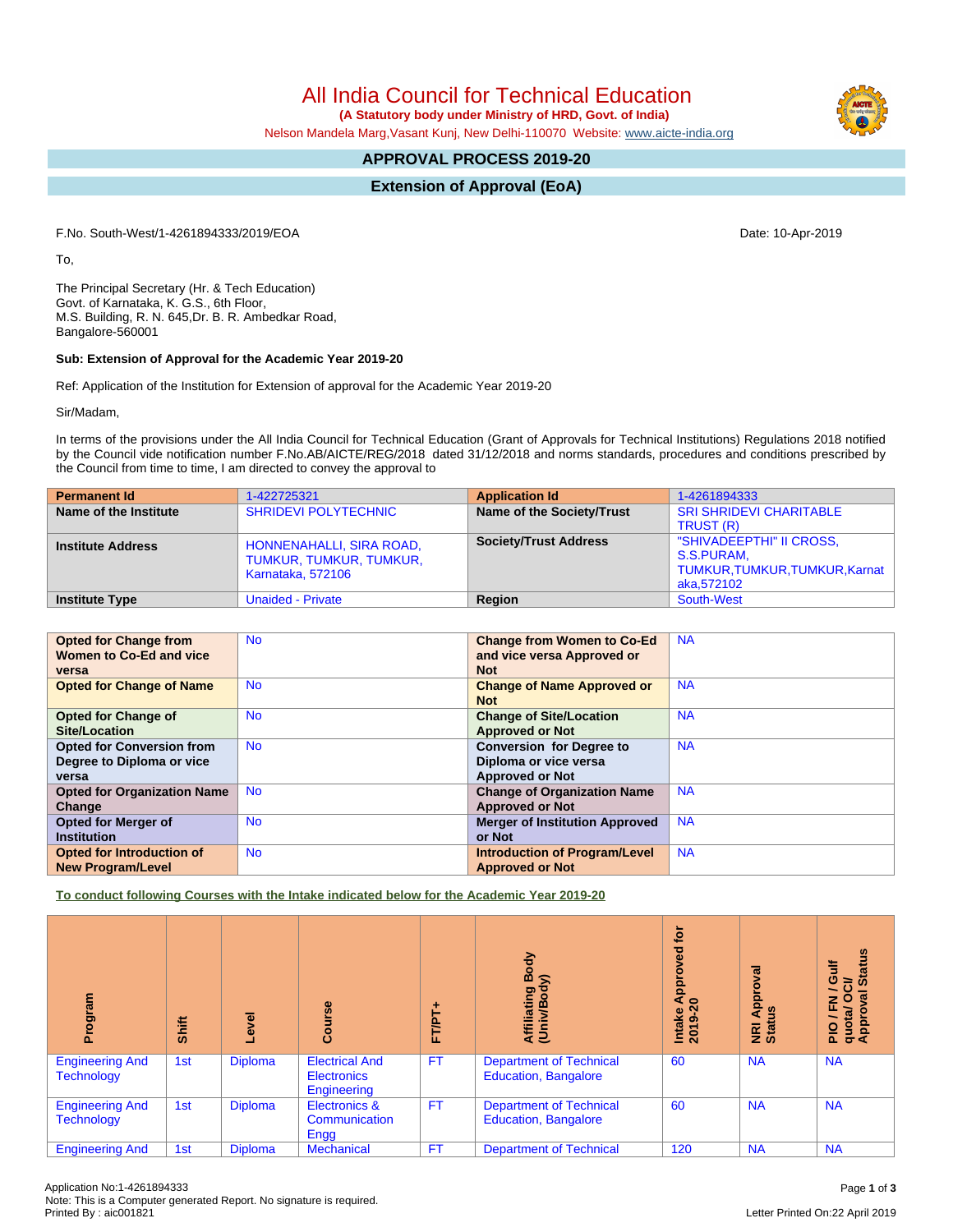| Technology             |     |                | Engineering              |           | <b>Education, Bangalore</b> |     |           |           |
|------------------------|-----|----------------|--------------------------|-----------|-----------------------------|-----|-----------|-----------|
| <b>Engineering And</b> | 1st | <b>Diploma</b> | <b>Civil Engineering</b> | <b>FT</b> | Department of Technical     | 120 | <b>NA</b> | <b>NA</b> |
| <b>Technology</b>      |     |                |                          |           | <b>Education, Bangalore</b> |     |           |           |
| <b>Engineering And</b> | 1st | <b>Diploma</b> | <b>Computer Science</b>  | FT.       | Department of Technical     | 60  | <b>NA</b> | <b>NA</b> |
| Technology             |     |                | <b>And Engineering</b>   |           | <b>Education, Bangalore</b> |     |           |           |
| <b>Engineering And</b> | 1st | <b>Diploma</b> | <b>Mechatronics</b>      | <b>FT</b> | Department of Technical     | 60  | <b>NA</b> | <b>NA</b> |
| <b>Technology</b>      |     |                |                          |           | <b>Education, Bangalore</b> |     |           |           |

+FT –Full Time,PT-Part Time

In case of any differences in content in this Computer generated Extension of Approval Letter, the content/information as approved by the Executive Council / General Council as available on the record of AICTE shall be final and binding.

Strict compliance of Anti-Ragging Regulation: - Approval is subject to strict compliance of provisions made in AICTE Regulation notified vide F. No. 37- 3/Legal/AICTE/2009 dated July 1, 2009 for Prevention and Prohibition of Ragging in Technical Institutions. In case Institution fails to take adequate steps to Prevent Ragging or fails to act in accordance with AICTE Regulation or fails to punish perpetrators or incidents of Ragging, it will be liable to take any action as defined under clause 9(4) of the said Regulation.

#### **It is mandatory to comply all the essential requirements as given in APH 2019-20(appendix 6)**

NOTE: If the State Government / UT / DTE / DME has a reservation policy for admission in Technical Education Institutes and the same is applicable to Private & Self-financing Technical Institutions, then the State Government / UT/ DTE / DME shall ensure that 10 % of Reservation for EWS would be operational from the Academic year 2019-20 without affecting the percentage reservations of SC/ST/OBC/General . However, this would not be applicable in the case of Minority Institutions referred to the clause (1) of Article 30 of **Constitution of India.**

> **Prof. A.P Mittal Member Secretary, AICTE**

Copy to:

- **1. The Director Of Technical Education\*\*, Karnataka**
- **2. The Registrar\*\*,** Department Of Technical Education, Bangalore
- **3. The Principal / Director,** Shridevi Polytechnic Honnenahalli, Sira Road, Tumkur, Tumkur,Tumkur, Karnataka,572106
- **4. The Secretary / Chairman,** Sri Shridevi Charitable Trust (R) "Shivadeepthi" Ii Cross, S.S.Puram, Tumkur. Tumkur, Tumkur, Karnataka,572102
- **5. The Regional Officer,** All India Council for Technical Education Health Centre Building Bangalore University Campus Bangalore - 560 009, Karnataka

## **6. Guard File(AICTE)**

Note: Validity of the Course details may be verified at <http://www.aicte-india.org/>